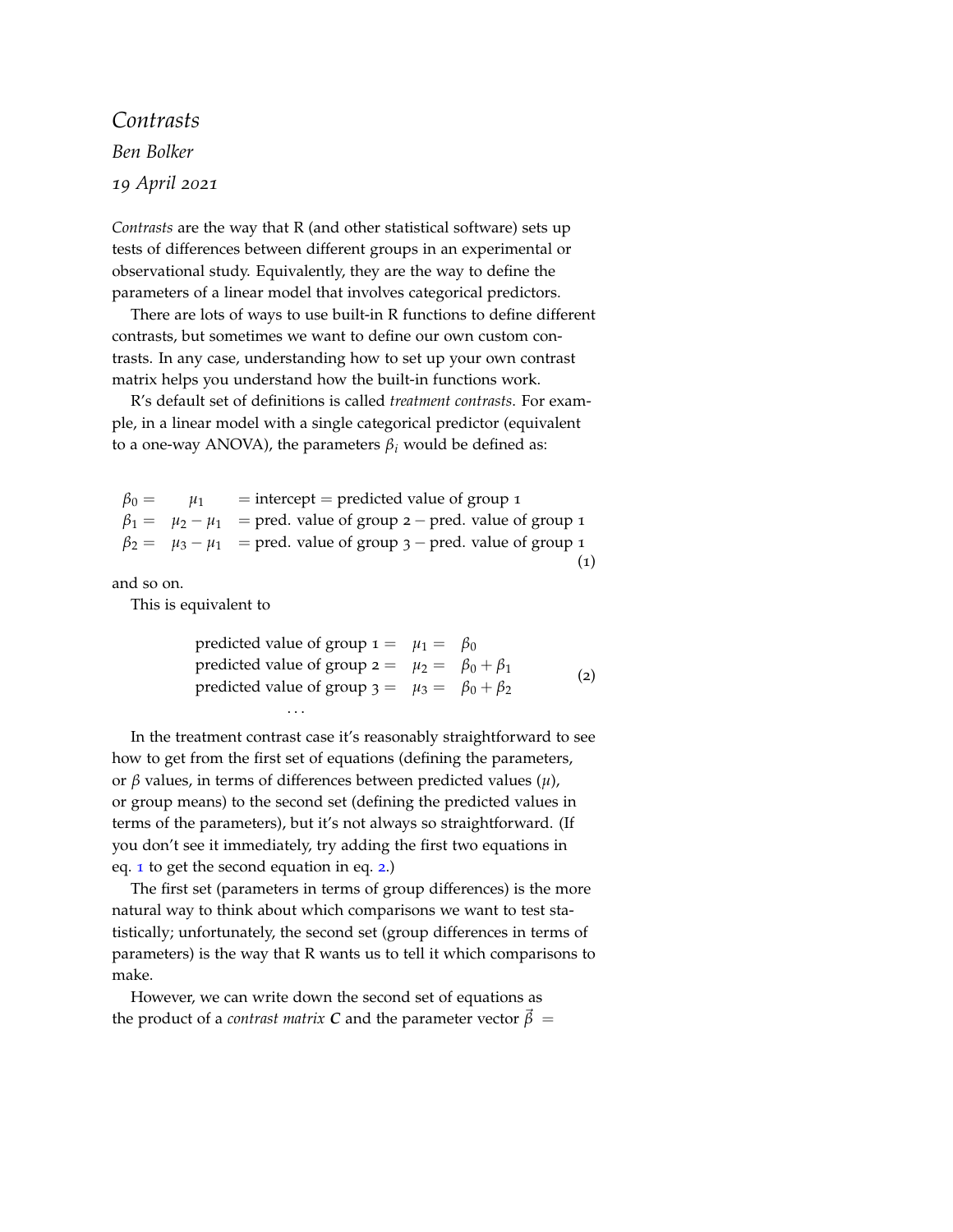(*β*0, *β*1, *β*2, . . .):

<span id="page-1-1"></span>
$$
C\vec{\beta} = \begin{pmatrix} 1 & 0 & 0 & \cdots \\ 1 & 1 & 0 & \cdots \\ 1 & 0 & 1 & \cdots \\ \vdots & \vdots & \vdots & \ddots \end{pmatrix} \begin{pmatrix} \beta_0 \\ \beta_1 \\ \beta_2 \\ \cdots \end{pmatrix} = \begin{pmatrix} \mu_1 \\ \mu_2 \\ \mu_3 \\ \cdots \end{pmatrix} . \qquad (3)
$$

Now we can do some linear algebra (or ask R to do it) in order to go from the human-friendly to the R-friendly specification of contrasts. Specifically, if we denote the vector of predicted values as  $\vec{\mu}$ , then R wants us to specify the contrast matrix *C* such that

<span id="page-1-0"></span>
$$
\vec{\mu} = C\vec{\beta}.\tag{4}
$$

We need to solve this equation for  $\vec{\beta}$ , so that we can specify  $\vec{\beta}$  in terms of linear relationships among the  $\vec{\mu}$  values. Mathematically, we solve equation [4](#page-1-0) by multiplying both sides by the inverse of *C*:

$$
C^{-1}\vec{\mu} = C^{-1}C\vec{\beta}
$$
  
=  $\vec{\beta}$ . (5)

If we take the matrix *C* from eq. [3](#page-1-1) above and invert it (solve() does matrix inversion in R):

```
Cmat = matrix(c(1, 0, 0,1,1,0,
               1,0,1), nrow=3, byrow=TRUE)
solve(Cmat)
## [,1] [,2] [,3]
```

| ## [1,] |      | 0            | A |
|---------|------|--------------|---|
| ## [2,] | $-1$ | $\mathbf{1}$ | 0 |
| ## [3,] | $-1$ | A            | 1 |

Comparing these values to the relations in eq. [1](#page-0-0), we can see that we have successfully recovered  $C^{−1}$  such that

$$
\mathbf{C}^{-1}\vec{\mu} = \begin{pmatrix} 1 & 0 & 0 & \dots \\ -1 & 1 & 0 & \dots \\ -1 & 0 & 1 & \dots \\ \vdots & \vdots & \vdots & \ddots \end{pmatrix} \begin{pmatrix} \mu_1 \\ \mu_2 \\ \mu_3 \\ \dots \end{pmatrix} = \begin{pmatrix} \beta_0 \\ \beta_1 \\ \beta_2 \\ \dots \end{pmatrix}
$$
 (6)

### **A more complex example**

A common situation is that we want to test whether the combination of two treatments has more or less effect than either treatment alone. This is different from the typical setup for a two-way interaction, discussed below, where the null hypothesis is that the combination of the two treatments has an additive effect. This occurred in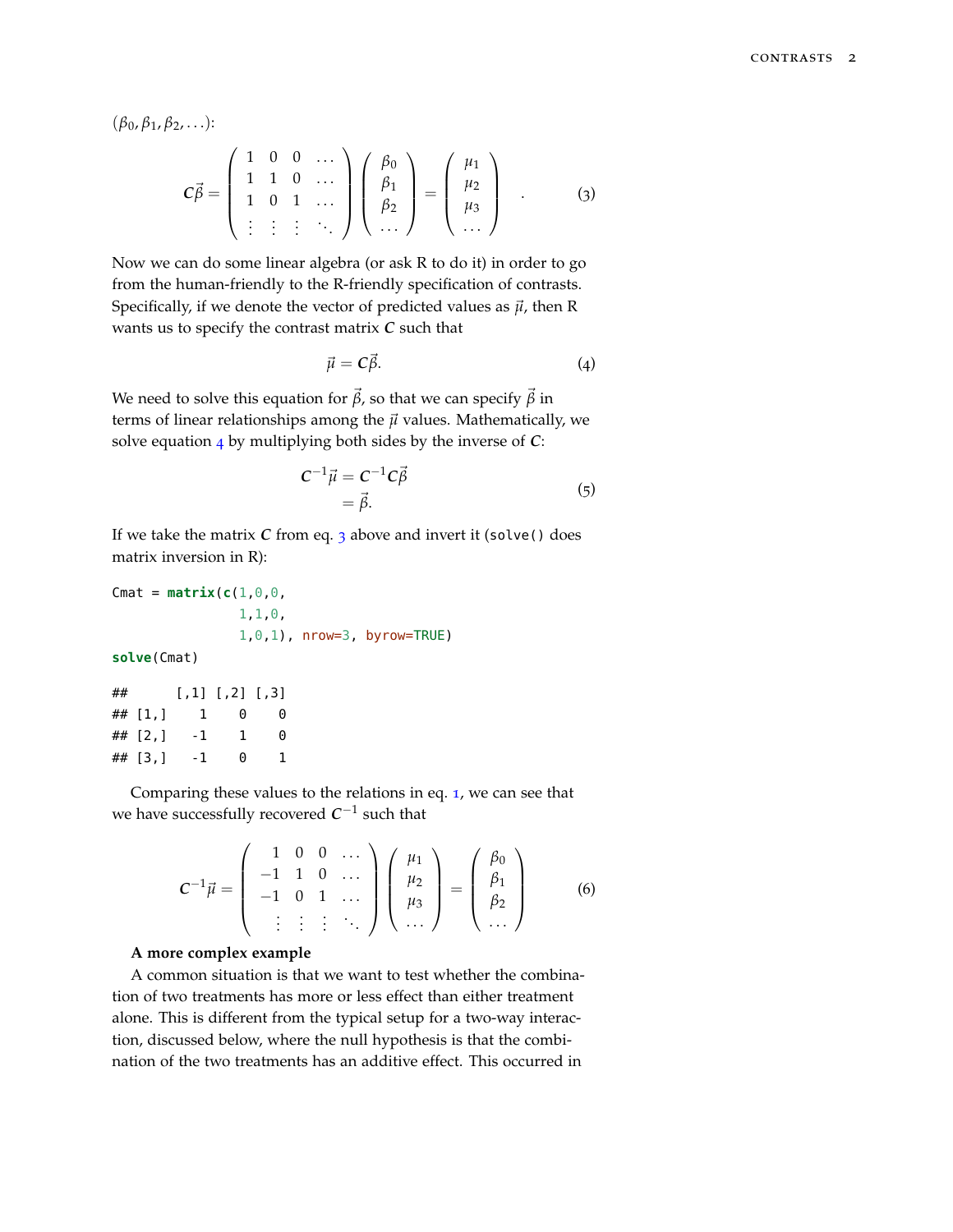McKeon et al. (2012), where the authors compared the effects of crabs and shrimp and their combination in protecting coral against starfish predation.

There are four treatments: we know the amount of predation in the control treatment  $(\mu_0)$ , crabs-only treatment  $(\mu_C)$ , shrimp-only treatment  $(\mu_S)$ , and crabs-plus-shrimp treatment  $(\mu_{CS})$ . Suppose we want to parameterize this model in terms of

- the overall mean predation level:  $(\mu_0 + \mu_C + \mu_S + \mu_{CS})/4$
- the average effect of symbionts, i.e. the difference between the control ( $\mu$ <sub>0</sub>) and the average of the symbiont treatments ( $\mu$ <sup>*C*</sup> +  $\mu$ <sup>*S*</sup> +  $\mu$ <sup>*CS*</sup> $)/3$
- the difference between crabs and shrimp,  $\mu_C \mu_S$
- the difference between the combined-symbiont treatment,  $\mu_{CS}$ , and the average of the single-symbiont treatments,  $(\mu_C + \mu_S)/2$

Reminder about matrix-by-vector multiplication: the value of the *i*<sup>th</sup> element is the sum of the products of row *i* of *C* with the vector. So, for example, the first element (which we want to be the mean of all treatment means) is  $\mu_0 c_{11} + \mu_C c_{12} + \mu_S c_{13} + \mu_{CS} c_{14}$ . If we want the first parameter ( $\beta_0$ ) to equal the mean of the  $\mu$  values, then we need to set  $c_{11} = c_{12} = c_{13} = c_{14} = 1/4$ .

The signs are set up to allow for the fact that we want to quantify the *decrease* in predation under symbiont prediction.

Define cc\_inv as follows:

| ## |                           | ttt    |                       |             |      |
|----|---------------------------|--------|-----------------------|-------------|------|
|    | ## contrast               | none C |                       | S S         | CS.  |
| ## | intercept 1/4 1/4 1/4 1/4 |        |                       |             |      |
| ## | $avq$ <sub>-symb</sub>    |        | $1 - 1/3 - 1/3 - 1/3$ |             |      |
| ## | C. vs. S                  | 0      | $\mathbf{1}$          | $-1$        | 0    |
| ## | twosymb                   | 0      |                       | $1/2$ $1/2$ | $-1$ |

This is what we get for  $C$  by inverting  $C^{-1}$  (solve(cc\_inv)) (with a little bit of cosmetic stuff):

| ##   |         | intercept avg_symb C.vs.S twosymb |        |        |        |
|------|---------|-----------------------------------|--------|--------|--------|
|      | ## none |                                   | 3/4    | A      | 0      |
| ## C |         | Т.                                | $-1/4$ | 1/2    | 1/3    |
| ## S |         | 1.                                | $-1/4$ | $-1/2$ | 1/3    |
|      | $##$ CS | ı                                 | $-1/4$ | A      | $-2/3$ |

Let's make an example: there will be only one value per treatment because we're lazy (and so the *R* <sup>2</sup> will be 1.0), but we'll see if this actually does what we expect. When we use the contrast matrix, we drop the first column (which is all ones) since R will add an intercept automatically.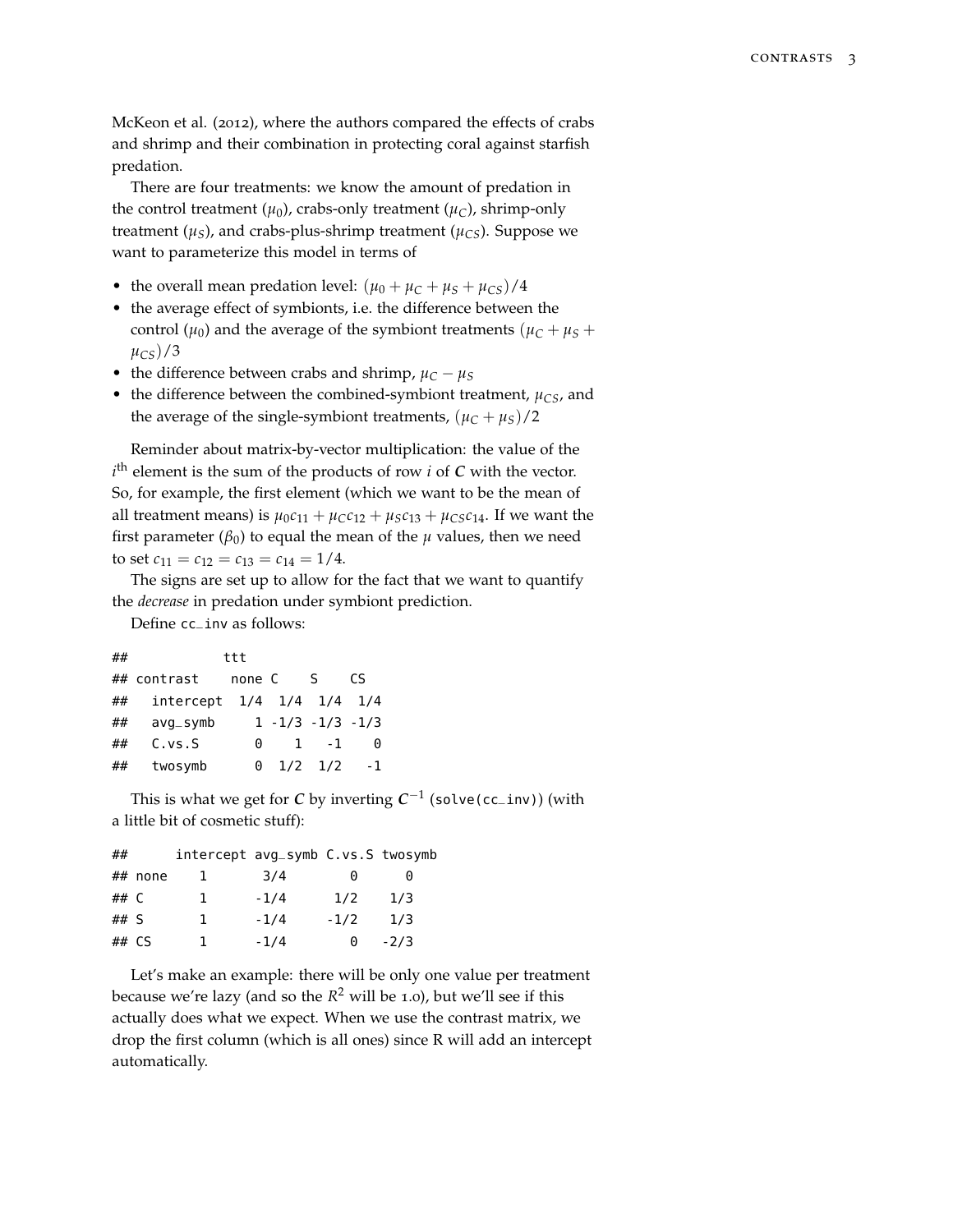```
dd <- data.frame(
 ttt=c("none","C","S","CS"),
 pred=c(5,2,3,1))
dd$ttt <- factor(dd$ttt, levels=dd$ttt) ## make sure factor is in order
## drop first column (~ttt-1 doesn't work the way we want it to)
lm1 <- lm(pred~ttt,contrasts=list(ttt=cc[,-1]),data=dd)
fractions(coef(lm1))
```
## (Intercept) tttavg\_symb tttC.vs.S ttttwosymb ## 11/4 3 -1 3/2

This does work as expected; the values are [mean]  $11/4$  (=(5+2+3+1)/4), [symbiont effect]  $3 (=5-(2+3+1)/3)$ , [crab vs shrimp] -1 (=2-3), [extra symbiont effect]  $3/2 = (2+3)/2-1$ .

Crawley (2002) gives another custom-contrast example, but he pretty much just shows *C* without much discussion of how one would derive it.

## *Categorical predictors: contrasts*

Independent contrasts.

The *contrast matrix* determines what a given row of the design matrix (for level *i* of a categorical variable) looks like.

If we have a vector of predicted values  $\bar{y}$ , the contrast matrix is essentially defined as

```
\bar{y} = C\beta
```
Set contrasts in general via options() or per-factor via contrasts(), or within the model statement, e.g.

```
d <- data.frame(f=factor(rep(c("a","b"), each=3)), y=c(1,1,1,3,3,3))
coef(lm(y~f,data=d))
```
## (Intercept) fb  $\#$   $\#$  1 2

**coef**(**lm**(y~f,data=d,contrasts=**list**(f="contr.sum")))

|    | ## (Intercept) | f1  |
|----|----------------|-----|
| ## |                | - 1 |

Or:

```
contrasts(d$f) <- "contr.sum"
## or (slightly dangerous because it sets the options
## *globally*, sometimes leading to confusion)
options(contrasts=c("contr.sum","contr.poly"))
```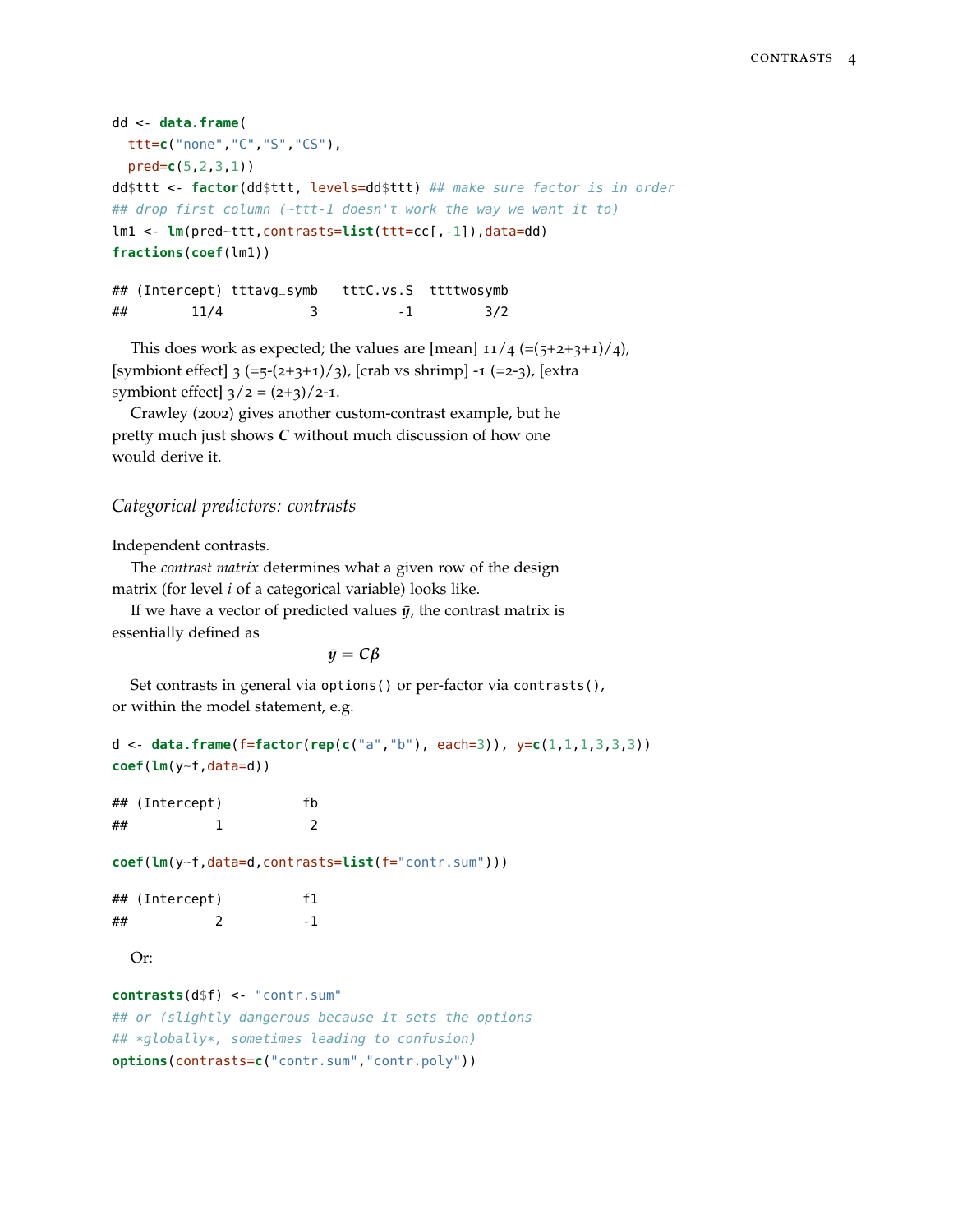Reordering factors: levels, reorder, relevel

```
levels(relevel(d$f,"b"))
```
## [1] "b" "a"

```
levels(with(d,reorder(f,y,mean)))
```

```
## [1] "a" "b"
```
In general requesting a contrast for an *n*-level factor gets us only an  $n \times (n-1)$  matrix: the first column is an implicit intercept (all-1) column.

## **Treatment contrasts (default: "dummy", "corner-point")**

First level of factor (often alphabetical!) is the default intercept/baseline for contr.treatment (default): contr.SAS uses the *last* level of the factor (which is SAS's default). You can specify a baseline via contr.treatment(n,base=b), but it may make more sense to relevel the factor to put the baseline (typically control) treatment first. The full contrast matrix is not orthogonal (i.e.  $\mathbf{C}^T \mathbf{C}$  is not diagonal: we want  $C_i^T C_j = 0$  whenever  $i \neq j$ ).

**TODO** explain more about what orthogonality means and why we would care

```
(cc <- contr.treatment(4))
## 2 3 4
## 1 0 0 0
## 2 1 0 0
## 3 0 1 0
```
## 4 0 0 1

The comparisons between treatments and the baseline are all orthogonal to each other,

```
is\_orthog < - function(x) \inxsq < -t(x) %*% x
    return(all(xsq-diag(diag(xsq))==0) && ## off-diagonals are zero
        all(diag(xsq)!=0))
}
is_orthog(cc)
## [1] TRUE
cc <- cbind(1,cc) ## add intercept column
is_orthog(cc)
## [1] FALSE
```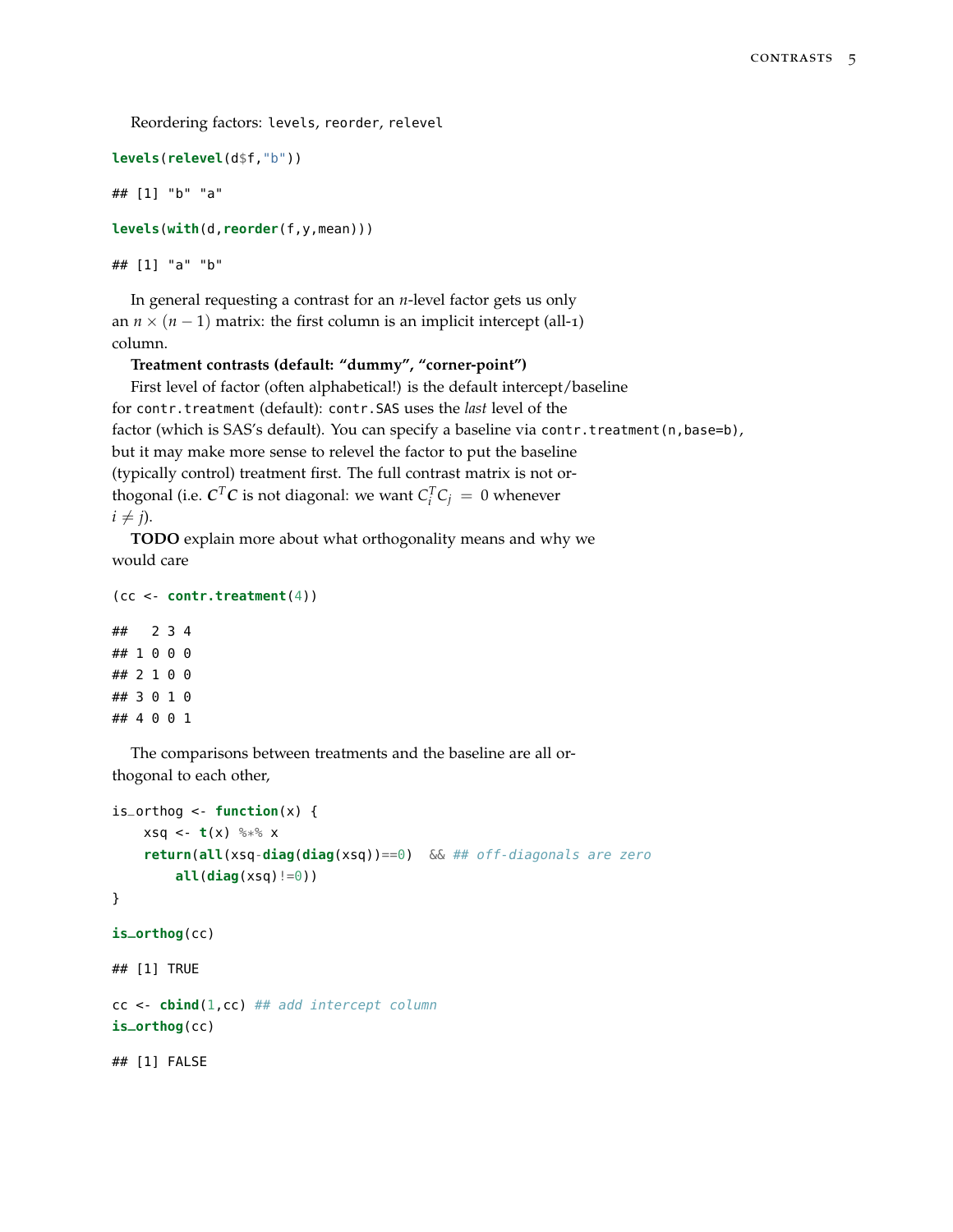If we want to know the *meaning* of *β*, it's easiest to invert:

$$
\beta = C^{-1}\bar{y}
$$

**solve**(cc)

## 1 2 3 4 ## 1 0 0 0 ## 2 -1 1 0 0 ## 3 -1 0 1 0 ## 4 -1 0 0 1

Example (from Gotelli and Ellison (2004)):

```
ants <- data.frame(
    place=rep(c("field","forest"),c(6,4)),
    colonies=c(12, 9, 12, 10,
               9, 6, 4, 6, 7, 10))
```
**mean**(ants\$colonies[ants\$place=="field"])

## [1] 9.666667

```
mean(ants$colonies[ants$place=="forest"])
```
## [1] 6.75

```
pr <- function(m) printCoefmat(coef(summary(m)),digits=3,signif.stars=FALSE)
pr(lm1 <- lm(colonies~place,data=ants))
```

| ## |                             | Estimate Std. Error t value $Pr(>\vert t \vert)$ |                |               |       |
|----|-----------------------------|--------------------------------------------------|----------------|---------------|-------|
|    | ## (Intercept)              | 9.667                                            |                | $0.958$ 10.09 | 8e-06 |
|    | $\#$ # placeforest $-2.917$ |                                                  | $1.515 - 1.92$ |               | 0.09  |

The (Intercept) row refers to  $\beta_1$ , which is the mean density in the "field" sites ("field" comes before "forest"). The placeforest row tells us we are looking at the effect of the place variable on the forest level, i.e. the difference between the "forest" and "field" sites. (The only ways we could know that "field" is the baseline site are (1) to remember, or look at levels(ants\$place) or (2) to notice which level is *missing* from the list of parameter estimates.)

## **Helmert**

In this case the full matrix (intercept and all comparisons) is orthogonal (which is why Helmert were the default contrasts in R's ancestor, S-PLUS), but the comparisons are less intuitive.

(cc <- **cbind**(1,**contr.helmert**(4)))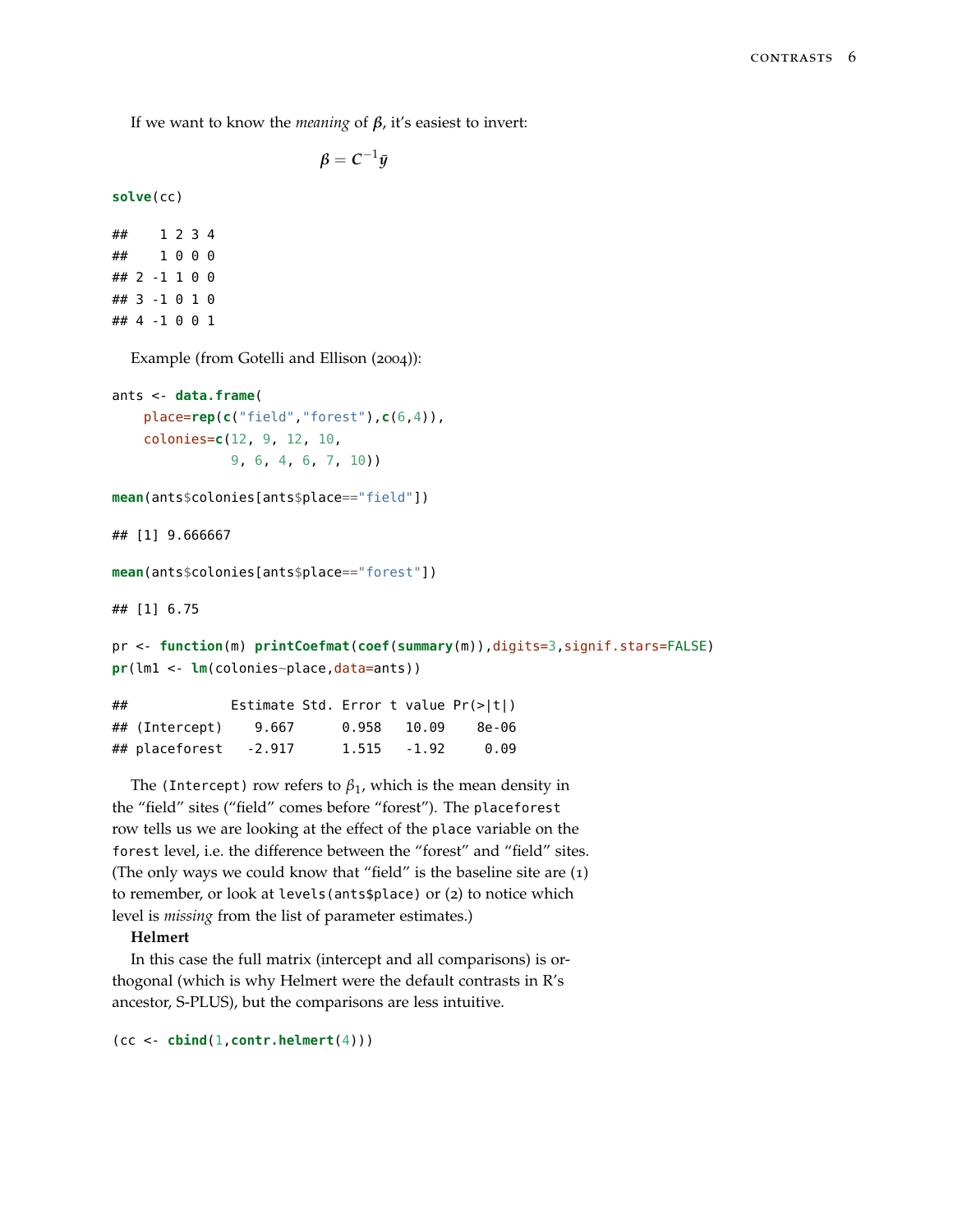## [,1] [,2] [,3] [,4] ## 1 1 -1 -1 -1 ## 2 1 1 -1 -1 ## 3 1 0 2 -1 ## 4 1 0 0 3

#### **is\_orthog**(cc)

MASS::**fractions**(**solve**(cc))

## 1 2 3 4 ## [1,] 1/4 1/4 1/4 1/4 ## [2,] -1/2 1/2 0 0 ## [3,] -1/6 -1/6 1/3 0 ## [4,] -1/12 -1/12 -1/12 1/4

*β*1=mean; *β*2=contrast between levels 1 and 2; *β*3=contrast between levels 1 & 2 and level 3; etc..

```
cfun <- function(contr) {
    pr(update(lm1,contrasts=list(place=contr)))
}
cfun("contr.helmert")
```

| ## |                | Estimate Std. Error t value $Pr(>\vert t \vert)$ |       |         |                       |
|----|----------------|--------------------------------------------------|-------|---------|-----------------------|
|    | ## (Intercept) | 8.208                                            |       |         | $0.758$ 10.83 4.7e-06 |
|    | ## place1      | -1.458                                           | 0.758 | $-1.92$ | 0.09                  |

# **Sum-to-zero**

What if I want to compare the values with the mean (Schielzeth 2010)?

Sum-to-zero contrasts *not* orthogonal (??)

```
cc <- contr.sum(4)
is_orthog(cc)
```
## [1] FALSE

(cc <- **cbind**(1,**contr.sum**(4)))

```
## [,1] [,2] [,3] [,4]
## 1 1 1 0 0
## 2 1 0 1 0
## 3 1 0 0 1
## 4 1 -1 -1 -1
is_orthog(cc)
```
## [1] FALSE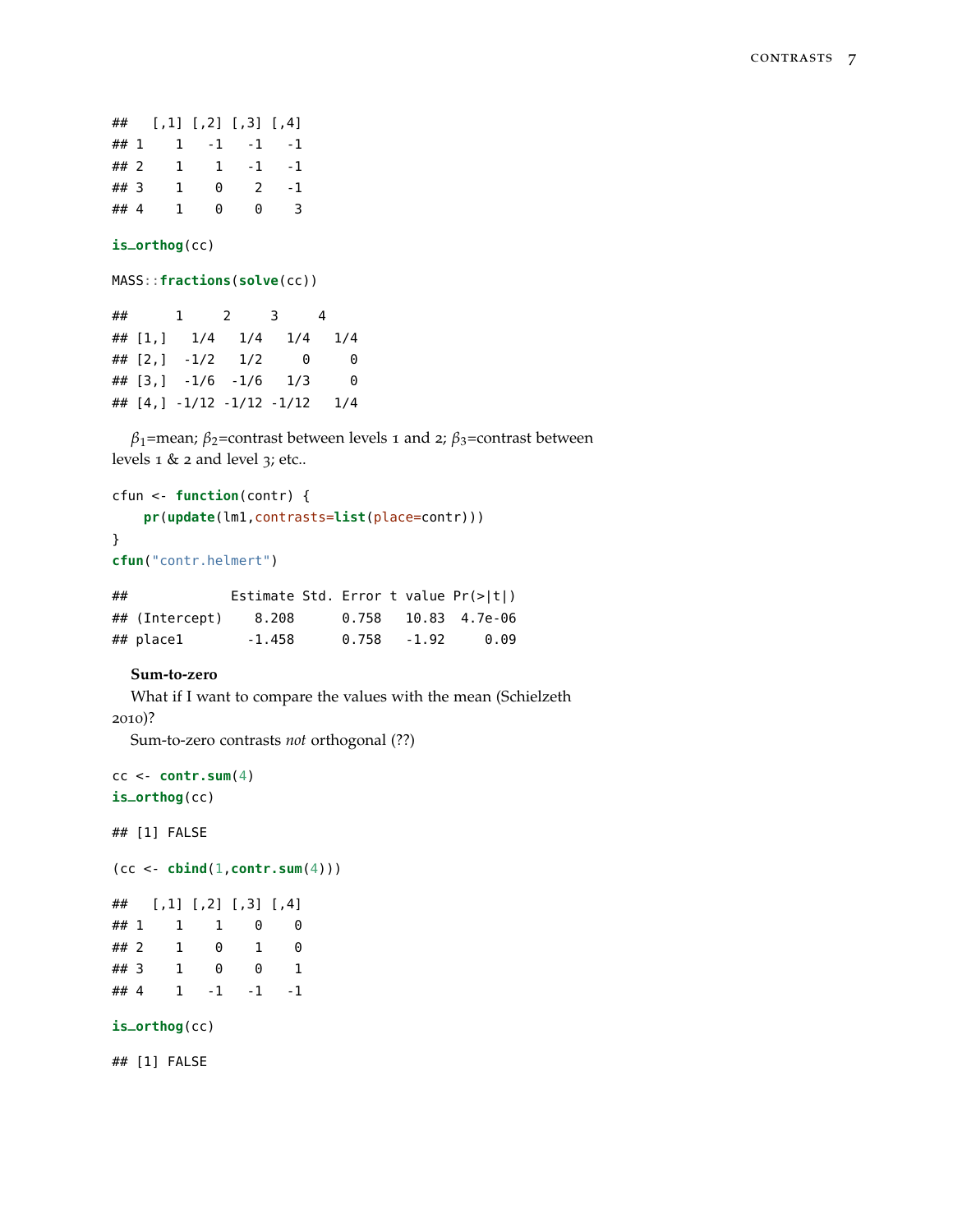```
MASS::fractions(solve(cc))
```

|  | $\#$ 1 2 3 4                |  |
|--|-----------------------------|--|
|  | ## [1,] 1/4 1/4 1/4 1/4     |  |
|  | ## [2, ] 3/4 -1/4 -1/4 -1/4 |  |
|  | ## [3,] -1/4 3/4 -1/4 -1/4  |  |
|  | ## [4,] -1/4 -1/4 3/4 -1/4  |  |

*β*1=mean; *β*2=level 1 vs average of levels 2-4; *β*3=level 2 vs. average of levels 1,3, 4; *β*4=level 3 vs. average of levels 1,2, 4

Note that we don't have a contrast directly involving level 4.

```
cfun("contr.sum")
```

| ## |                |       |       |      | Estimate Std. Error t value $Pr(>\vert t \vert)$ |
|----|----------------|-------|-------|------|--------------------------------------------------|
|    | ## (Intercept) | 8.208 | 0.758 |      | 10.83 4.7e-06                                    |
|    | ## place1      | 1.458 | 0.758 | 1.92 | 0.09                                             |

Same as Helmert contrasts in this example, except for the sign of place1.

## **No-intercept**

When we specify a formula with -1 or +0 (with default treatment contrasts) we get an identity matrix for the contrasts: each level has its own parameter.

**pr**(**update**(lm1,.~.-1))

| ## |                |       |       |       | Estimate Std. Error t value $Pr(>\vert t \vert)$ |
|----|----------------|-------|-------|-------|--------------------------------------------------|
|    | ## placefield  | 9.667 | 0.958 | 10.09 | 8e-06                                            |
|    | ## placeforest | 6.750 | 1.174 |       | 5.75 0.00043                                     |

Sometimes clearer (and we get confidence intervals etc. on the predictions for each level), but the hypotheses tested are rarely interesting (is the mean of each level equal to zero?)

More generally, if you want to compute the group means, you can

• Use the predict function:

**predict**(lm1,newdata=**data.frame**(place=**c**("field","forest")),interval="confidence")

• Use effects::allEffects:

```
summary(allEffects(lm1))
```
• Use emmeans::emmeans:

**emmeans**(lm1,spec=~place)

Forward difference contrasts: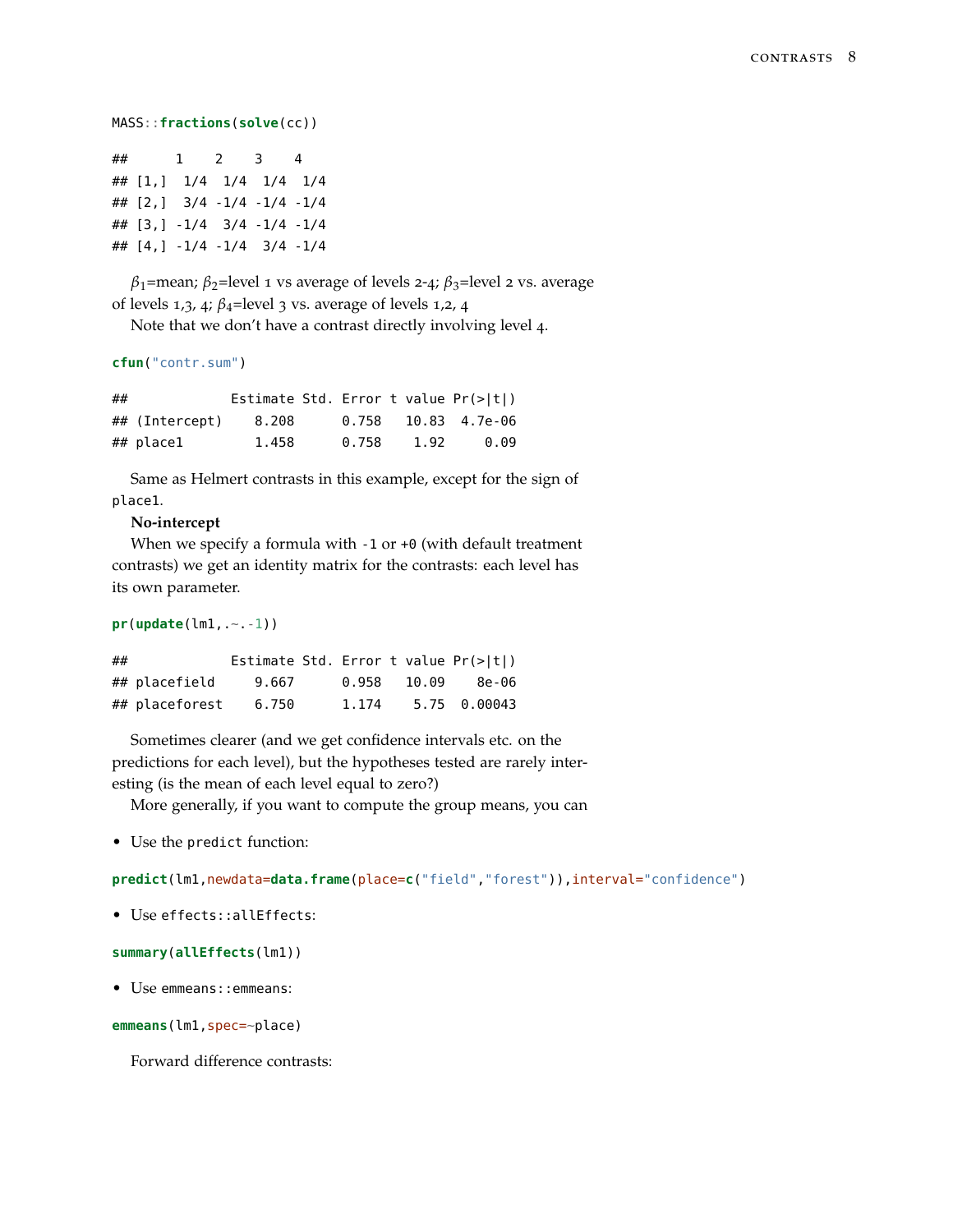```
(cc <- cbind(mean=1,MASS::contr.sdif(4)))
## mean 2-1 3-2 4-3
## 1 1 -0.75 -0.5 -0.25
## 2 1 0.25 -0.5 -0.25
## 3 1 0.25 0.5 -0.25
## 4 1 0.25 0.5 0.75
MASS::fractions(solve(cc))
## 1 2 3 4
## mean 1/4 1/4 1/4 1/4
\# # 2-1 -1 1 0 0
## 3-2 0 -1 1 0
## 4-3 0 0 -1 1
## not orthogonal at all
```
**Exercise** How would you modify this contrast so the intercept is the value of the first level, rather than the mean?

# *Interactions*

```
Interactions as differences in differences
  Interpretation problems/marginality principle (Venables 1998,schielzeth_simple_2010)
```

```
head(d <- expand.grid(F=LETTERS[1:3],f=letters[1:3]))
```

```
## F f
## 1 A a
## 2 B a
## 3 C a
## 4 A b
## 5 B b
## 6 C b
m0 <- model.matrix(~F*f,d)
ff <- solve(m0)
colnames(ff) <- apply(d,1,paste,collapse=".")
ff["FB",] ## contrast between (A,a) and (B,a)
## A.a B.a C.a A.b B.b C.b A.c B.c C.c
## -1 1 0 0 0 0 0 0 0
ff['fb",] # import cost between (A,a) and (A,b)## A.a B.a C.a A.b B.b C.b A.c B.c C.c
## -1 0 0 1 0 0 0 0 0
```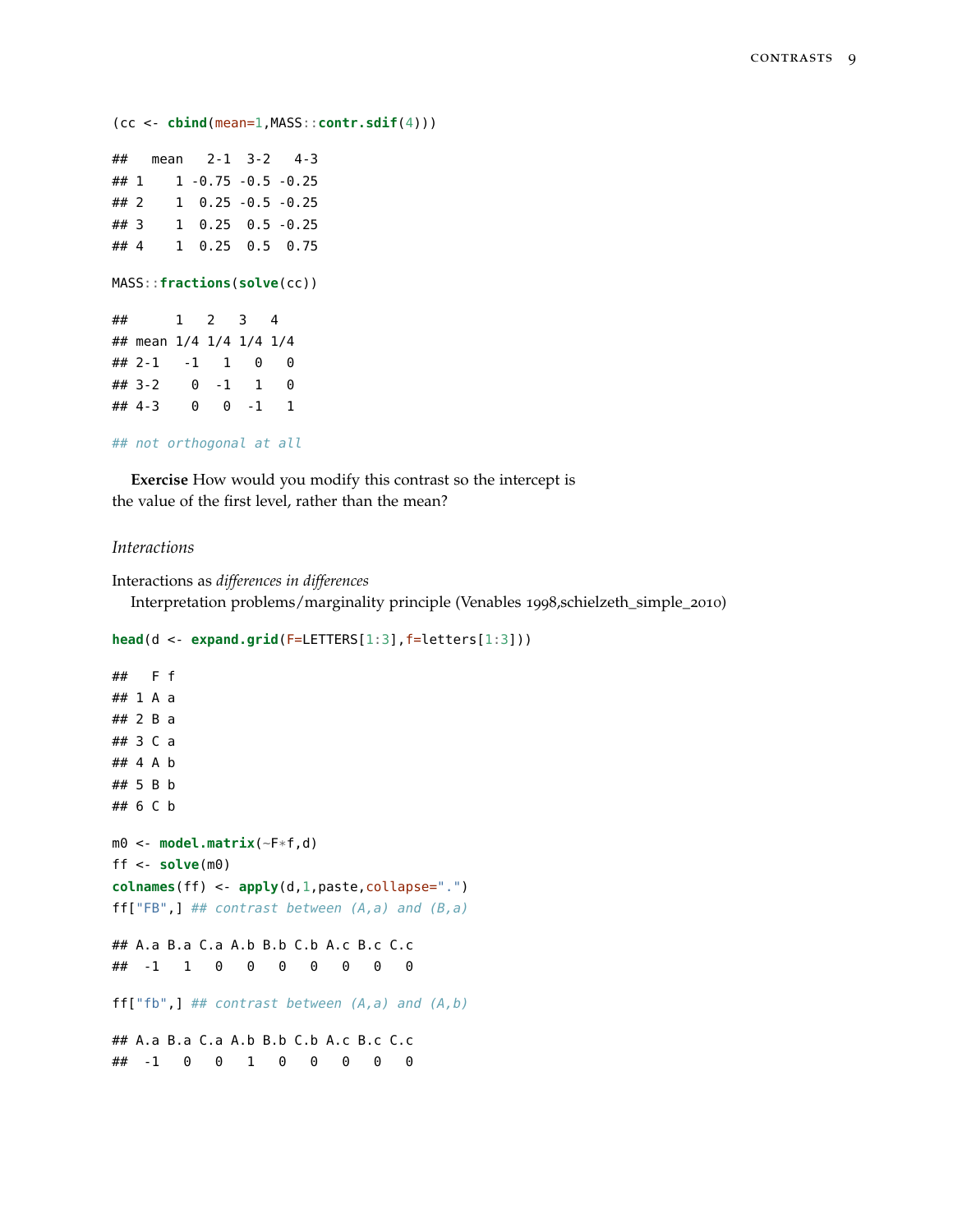```
old.opts <- options(contrasts=c("contr.sum","contr.poly"))
m <- model.matrix(~F*f,d)
ff \leq- solve(m)*9colnames(ff) <- apply(d,1,paste,collapse=".")
ff["F1",] ## contrast between (A,.) and (grand mean)
## A.a B.a C.a A.b B.b C.b A.c B.c C.c
## 2 -1 -1 2 -1 -1 2 -1 -1
ff["f1",] ## contrast between (a,.) and (grand mean)
## A.a B.a C.a A.b B.b C.b A.c B.c C.c
## 2 2 2 -1 -1 -1 -1 -1 -1
```
### **options**(old.opts) ## reset

**Exercise:** How would you construct a version of 'contr.sum} where the first, not the last, level is aliased/dropped?

Things get slightly more interesting/complicated when we have more than two levels of a categorical variable. I'll look at some data on lizard perching behaviour, from the 'brglm} package (and before that from McCullagh and Nelder (1989), ultimately from Schoener (1970). I'm going to ignore the fact that these data might best be fitted with generalized linear models.

A quick look at the data: response is number of *Anolis grahami* lizards found on perches in particular conditions.



For a moment we're going to just look at the time variable. If we leave the factors as is (alphabetical) then  $β_1$ ="early",  $β_2$ ="late"-"early",  $\beta_3$ ="midday"-"early". At the very least, it probably makes sense to change the order of the levels:

```
lizards$time <- factor(lizards$time,levels=c("early","midday","late"))
```
All this does (since we haven't changed the baseline factor) is swap the definitions of  $\beta_2$  and  $\beta_3$ .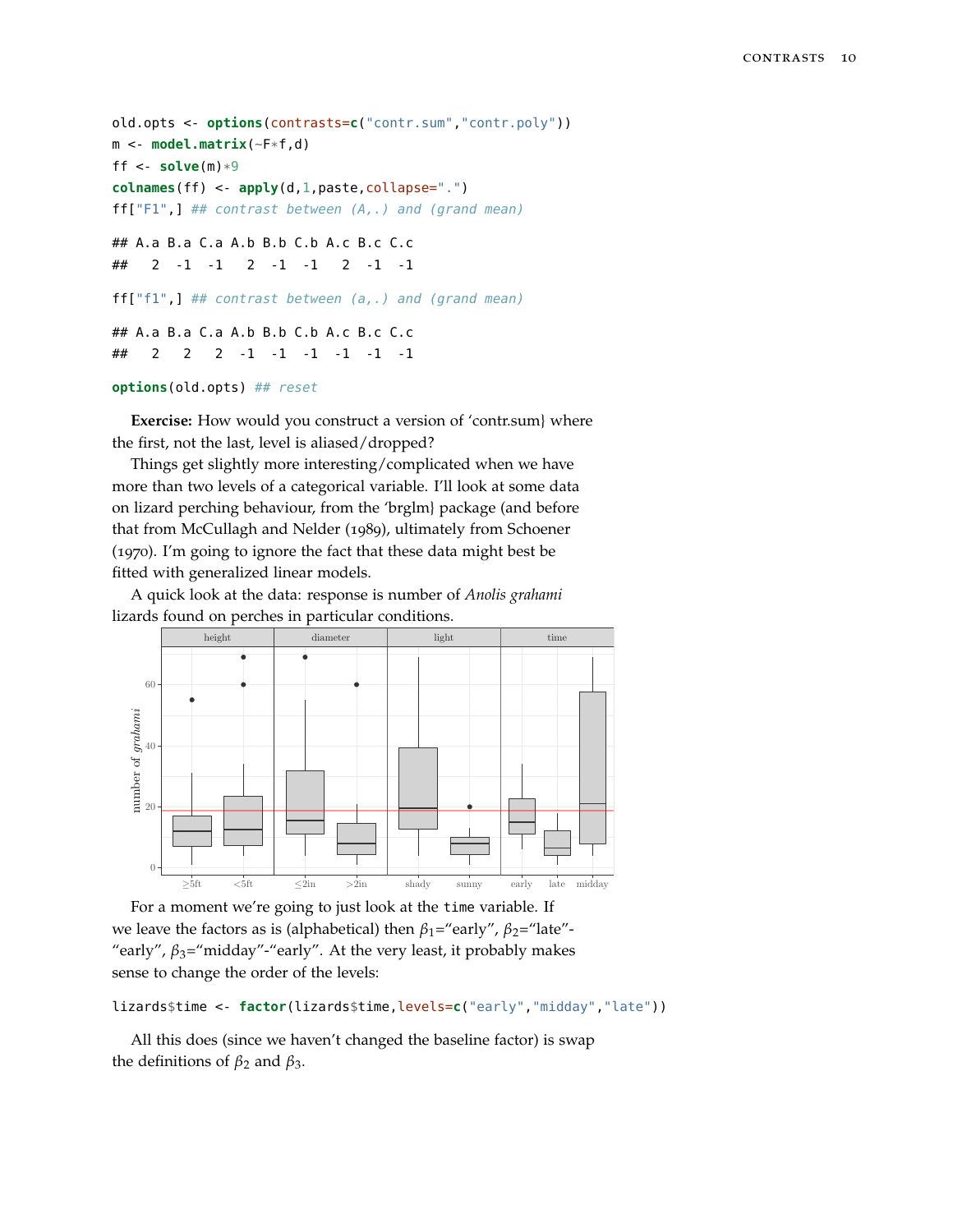In a linear model, we could also use sum-to-zero contrasts:

**pr**(**lm**(grahami~time,data=lizards,contrasts=**list**(time=contr.sum)))

| ## |                |         |      |       | Estimate Std. Error t value $Pr(>\vert t \vert)$ |
|----|----------------|---------|------|-------|--------------------------------------------------|
|    | ## (Intercept) | 19.30   | 3.53 |       | 5.47 2.4e-05                                     |
|    | ## time1       | $-1.67$ | 4.93 | -0.34 | 0.74                                             |
|    | ## time2       | 12.85   | 5.10 | 2.52  | 0.02                                             |

Now the (Intercept) parameter is the overall mean: time1 and time2 are the deviations of the first ("early") and second ("midday") groups from the overall mean. (The names are useless: the car package offers a slightly better alternative called contr.Sum). There are other ways to change the contrasts (i.e., use the contrasts() function to change the contrasts for a particular variable permanently, or use options(contrasts=c("contr.sum","contr.poly"))) to change the contrasts for *all* variables), but the way shown above may be the most transparent.

There are other options for contrasts such as MASS:: contr.sdif(), which gives the successive differences between levels.

```
pr(lm(grahami~time,data=lizards,contrasts=list(time=contr.sdif)))
```

| ## |                 |          |      |         | Estimate Std. Error t value $Pr(>\vert t \vert)$ |
|----|-----------------|----------|------|---------|--------------------------------------------------|
|    | ## (Intercept)  | 19.30    | 3.53 |         | 5.47 2.4e-05                                     |
|    | $\# \#$ time2-1 | 14.52    | 8.74 | 1.66    | 0.112                                            |
|    | ## time3-2      | $-24.02$ | 8.74 | $-2.75$ | 0.012                                            |

You might have particular contrasts in mind (e.g. "control" vs. all other treatments, then "low" vs "high" within treatments), in which case it is probably worth learning how to set contrasts. (We will talk about testing *all pairwise differences later*, when we discuss multiple comparisons. This approach is probably not as useful as it is common.)

## *Multiple treatments and interactions*

#### **Additive model**

Let's consider the light variable in addition to time.

**pr**(lmTL1 <- **lm**(grahami~time+light,data=lizards))

| ## |                |         |      |         | Estimate Std. Error t value $Pr(>\vert t \vert)$ |
|----|----------------|---------|------|---------|--------------------------------------------------|
|    | ## (Intercept) | 7.96    | 5.63 | 1.41    | 0.1735                                           |
|    | ## timemidday  | 13.14   | 7.11 | 1.85    | 0.0801                                           |
|    | ## timelate    | $-9.50$ | 6.85 | $-1.39$ | 0.1817                                           |
|    | ## lightshady  | 19.33   | 5.73 | 3.37    | 0.0032                                           |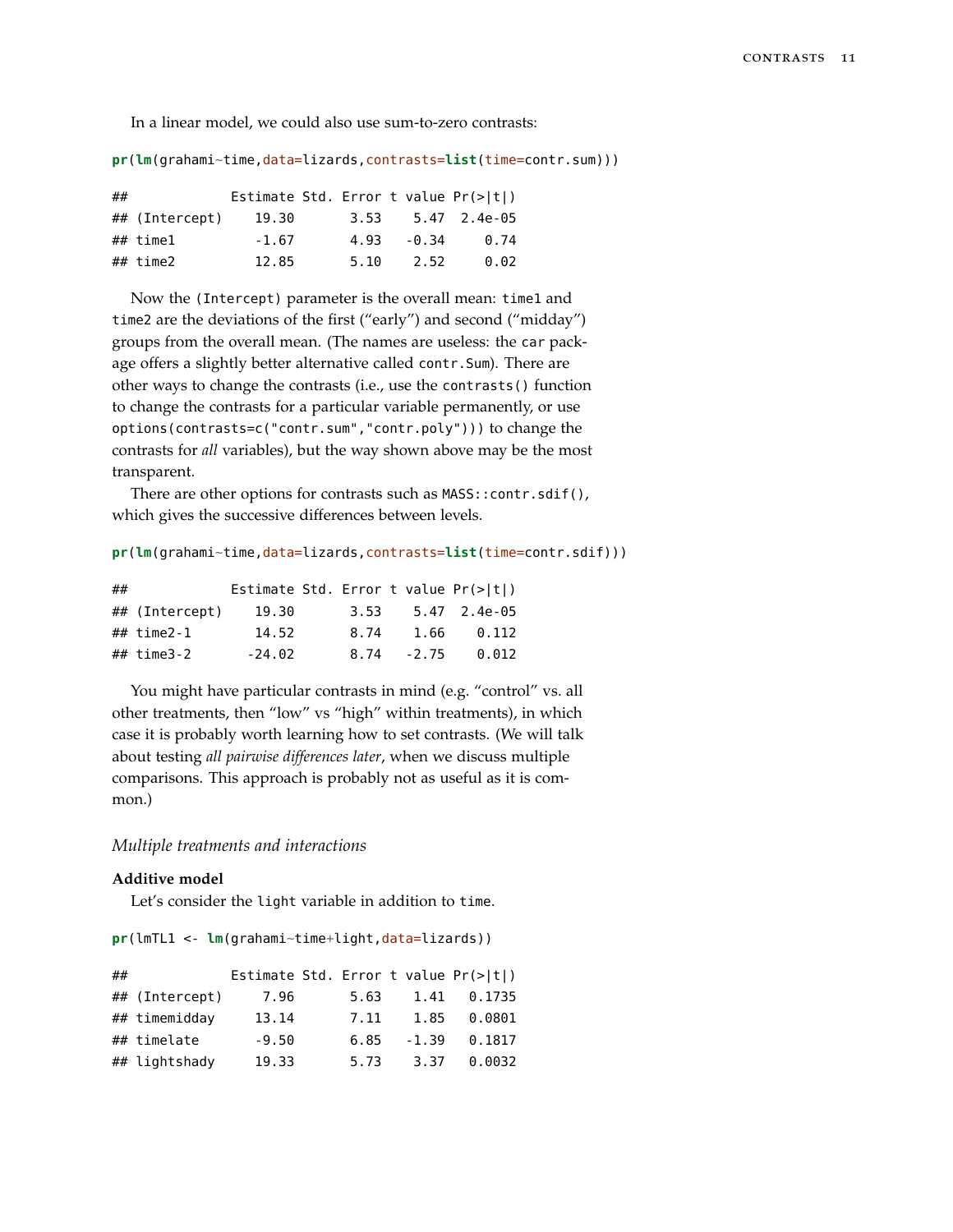

Here's a graphical interpretation of the parameters:



Now let's look at an interaction model:

**pr**(lmTL2 <- **lm**(grahami~time\*light,data=lizards))

| ## |                          | Estimate Std. Error t value $Pr(>\vert t \vert)$ |       |         |        |
|----|--------------------------|--------------------------------------------------|-------|---------|--------|
|    | ## (Intercept)           | 11.75                                            | 5.38  | 2.19    | 0.0431 |
|    | ## timemidday            | $-5.08$                                          | 8.21  | $-0.62$ | 0.5441 |
|    | ## timelate              | $-6.25$                                          | 7.60  | $-0.82$ | 0.4224 |
|    | ## lightshady            | 11.75                                            | 7.60  | 1.55    | 0.1406 |
|    | ## timemidday:lightshady | 32.83                                            | 11.19 | 2.93    | 0.0093 |
|    | ## timelate: lightshady  | $-6.50$                                          | 10.75 | $-0.60$ | 0.5534 |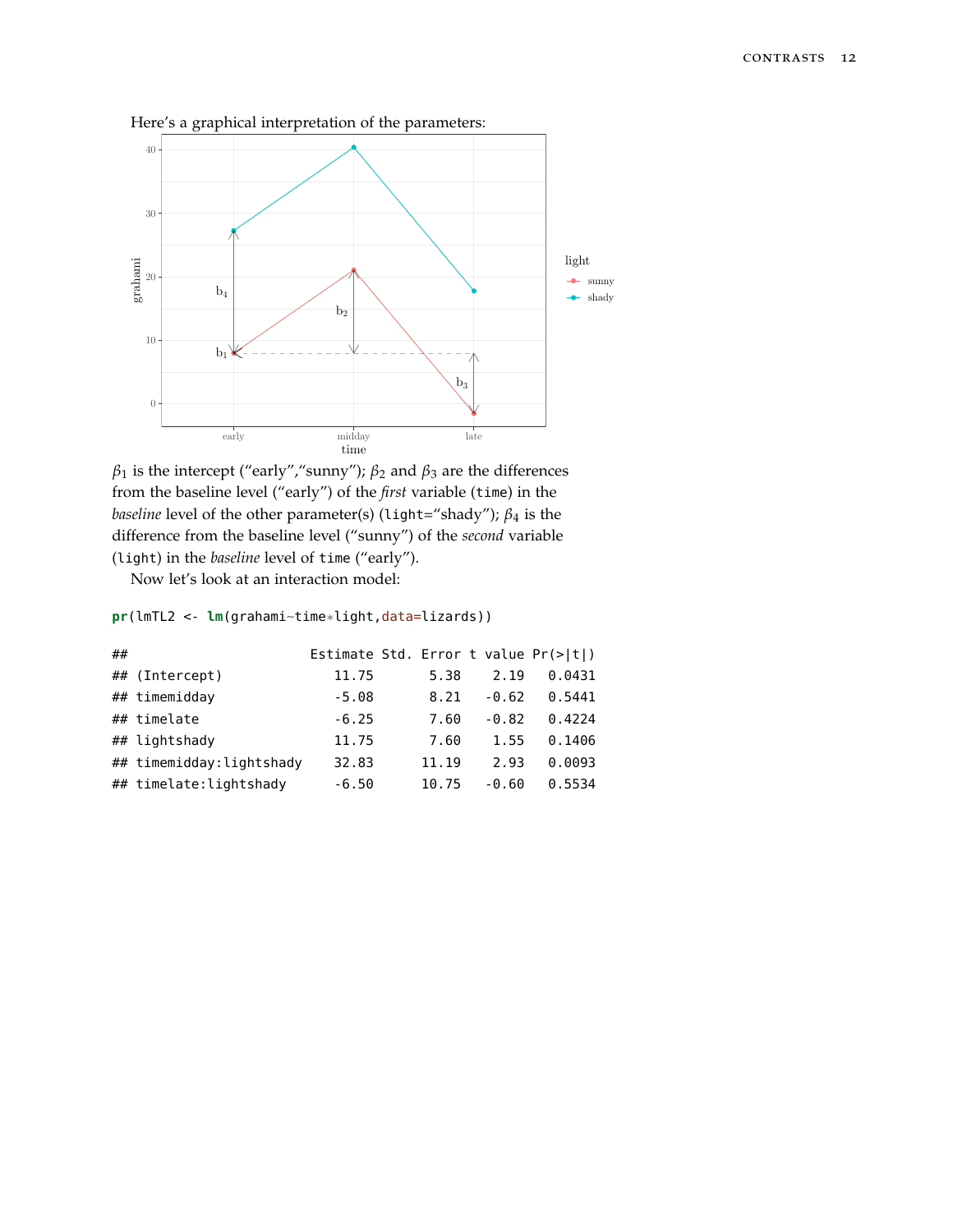

```
Parameters \beta_1 to \beta_4 have the same meanings as before. Now we
also have β_5 and β_6, labelled "timemidday:lightshady" and "time-
late:lightshady", which describe the difference between the expected
mean value of these treatment combinations based on the additive
model (which are \beta_1 + \beta_2 + \beta_4 and \beta_1 + \beta_3 + \beta_4 respectively) and
their actual values.
```
Now re-do this for sum-to-zero contrasts . . . the fits are easy:

```
pr(lmTL1S <- update(lmTL1,contrasts=list(time=contr.sum,light=contr.sum)))
```

| ## |                | Estimate Std. Error t value $Pr(>\vert t \vert)$ |      |      |              |
|----|----------------|--------------------------------------------------|------|------|--------------|
|    | ## (Intercept) | 18.84                                            | 2.87 |      | 6.57 2.7e-06 |
|    | $\#$ # timel   | $-1.21$                                          | 4.01 |      | -0.30 0.7654 |
|    | ## time2       | 11.93                                            | 4.15 | 2.87 | 0.0097       |
|    | ## light1      | $-9.66$                                          | 2.87 |      | -3.37 0.0032 |

**pr**(lmTL2S <- **update**(lmTL2,contrasts=**list**(time=contr.sum,light=contr.sum)))

| ## |                 | Estimate Std. Error t value Pr(> t ) |       |         |           |
|----|-----------------|--------------------------------------|-------|---------|-----------|
|    | ## (Intercept)  | 18.236                               | 2.255 | 8.09    | $3.1e-07$ |
|    | $\#$ # timel    | $-0.611$                             | 3.146 | $-0.19$ | 0.84830   |
|    | ## time2        | 10.722                               | 3.271 | 3.28    | 0.00444   |
|    | ## light1       | $-10.264$                            | 2.255 | $-4.55$ | 0.00028   |
|    | ## time1:light1 | 4.389                                | 3.146 | 1.39    | 0.18100   |
|    | ## time2:light1 | $-12.028$                            | 3.271 | $-3.68$ | 0.00187   |

(The intercept doesn't stay exactly the same when we add the interaction because the data are unbalanced: try with(lizards,table(light,time)))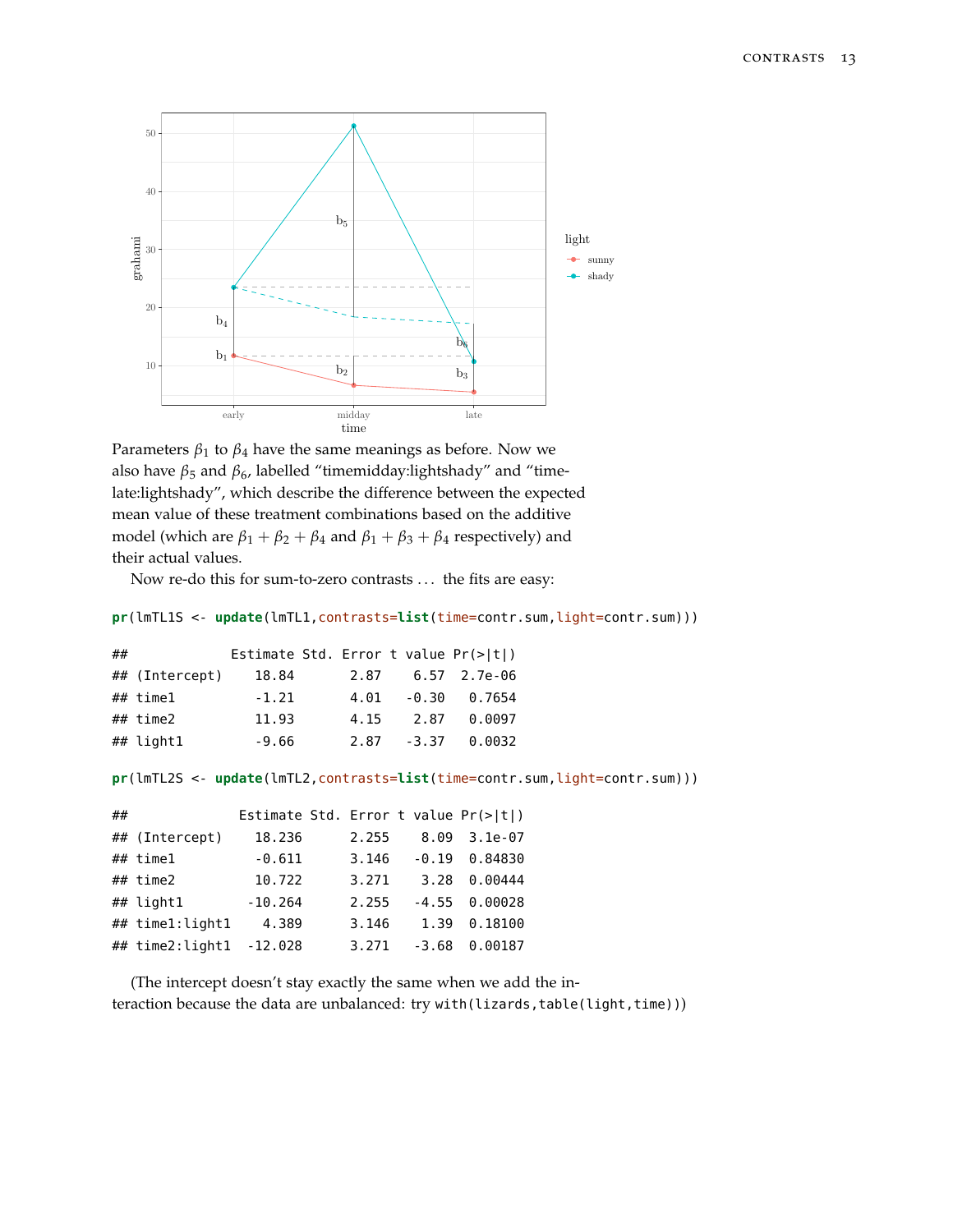*"Effects" contrasts*

What if we want the equivalent of coding a binary response as (- 0.5,0.5) (so the effects sum to zero, but the difference is

```
coef(lm(grahami~light, data=lizards))
## (Intercept) lightshady
## 8.090909 20.409091
coef(lm(grahami~light, data=lizards, contrasts=list(light=contr.sum)))
## (Intercept) light1
## 18.29545 -10.20455
coef(lm(grahami~light, data=lizards,
       contrasts=list(light=matrix(c(0.5,-0.5)))))
## (Intercept) light1
## 18.29545 -20.40909
with(lizards,mean(grahami[light=="sunny"])-mean(grahami[light=="shady"]))
## [1] -20.40909
## equivalent of sum-to-zero but with (A-B) rather than (A
inv_cc <- matrix(c(0.5,0.5,-0.5,0.5),nrow=2,byrow=TRUE)
solve(inv_cc)
## [,1] [,2]
\# \# [1,] 1 -1## [2,] 1 1
```
*Ways to set contrasts*

There are *too many* ways to set contrasts in R

- **global options**: options(contrasts=c("contr.sum", "contr.poly")) (the first element is for (regular) *unordered* factors, the second for *ordered* factors)
- **on the fly in a model**, via the contrasts argument. contrasts is documented in ?model.matrix, under contrasts.arg:

a list, whose entries are values (numeric matrices, functions or character strings naming functions) . . .

For example, lm(..., contrasts=list(factorA="contr.sum",factorB="contr.treatment") **or** list(factorA=contr.sum, factorB=contr.treatment) **or** list(factorA=contr.sum(2), factorB=contr.sum(4)) (where the numeric values are the number of levels of the factors: since contrast functions return a matrix, this works too ...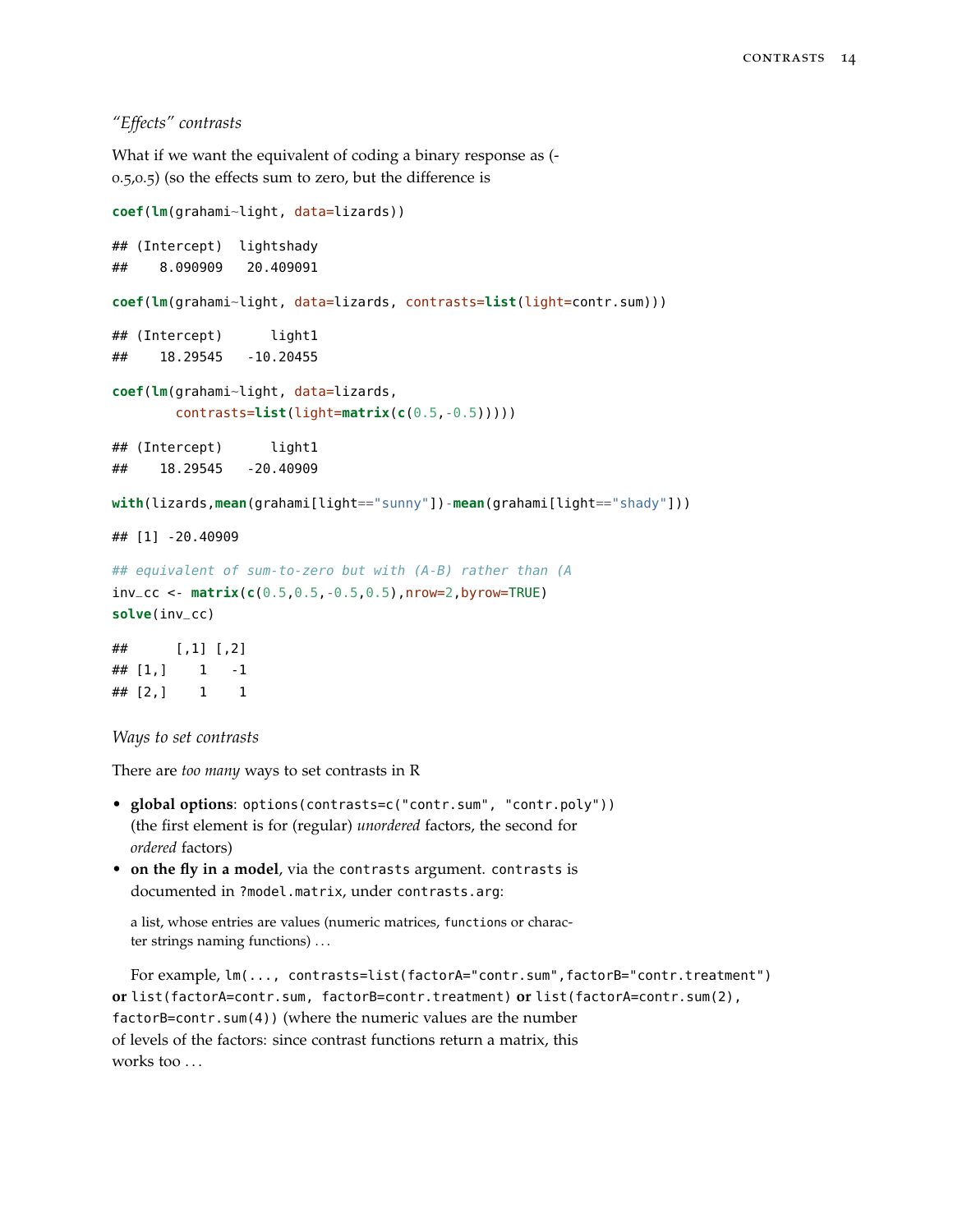• by setting the contrast attribute of a variable: you can say e.g. contrasts(dd\$factor) <- cc where cc is

either a numeric matrix ... or the (quoted) name of a function which computes such matrices

so something like contrasts(dd\$factorA) <- "contr.sum" is probably best, but you could use contr.sum(2) instead.

• via the C() function, which does more or less the same thing on the fly, e.g. using C(factorA, "contr.sum") in a model is the same as specifying contrasts=list(factorA, "contr.sum"). Once again there are **three** ways to specify the contrasts (as a function (contr.treatment), as a string ("contr.treatment"), or as a matrix (contr.treatment(2)).

I think that makes  $1 + 3 + 2 + 3 = 9 =$  **too many** ways.

## *Other refs*

- Schad et al. (2018); Gelman (2008)
- [http://sas-and-r.blogspot.com/2010/10/example-89-contrasts.](http://sas-and-r.blogspot.com/2010/10/example-89-contrasts.html) [html](http://sas-and-r.blogspot.com/2010/10/example-89-contrasts.html)
- see also: gmodels::fit.contrast, rms::contrast.rms for on-thefly contrasts
- [http://www.ats.ucla.edu/stat/r/library/contrast\\_coding.htm](http://www.ats.ucla.edu/stat/r/library/contrast_coding.htm)

### *References*

- Crawley, Michael J. 2002. *Statistical Computing: An Introduction to Data Analysis Using S-PLUS*. John Wiley & Sons.
- Gelman, Andrew. 2008. "Scaling Regression Inputs by Dividing by Two Standard Deviations." *Statistics in Medicine* 27 (15): 2865–73. <https://doi.org/10.1002/sim.3107>.
- Gotelli, Nicholas J., and Aaron M. Ellison. 2004. *A Primer of Ecological Statistics*. Sunderland, MA: Sinauer.
- McCullagh, P., and J. A. Nelder. 1989. *Generalized Linear Models*. London: Chapman; Hall.
- McKeon, C. Seabird, Adrian Stier, Shelby McIlroy, and Benjamin Bolker. 2012. "Multiple Defender Effects: Synergistic Coral Defense by Mutualist Crustaceans." *Oecologia* 169 (4): 1095–1103. <https://doi.org/10.1007/s00442-012-2275-2>.
- Schad, Daniel J., Sven Hohenstein, Shravan Vasishth, and Reinhold Kliegl. 2018. "How to Capitalize on a Priori Contrasts in Linear (Mixed) Models: A Tutorial." *arXiv:1807.10451 [Stat]*, July. [http:](http://arxiv.org/abs/1807.10451) [//arxiv.org/abs/1807.10451](http://arxiv.org/abs/1807.10451).